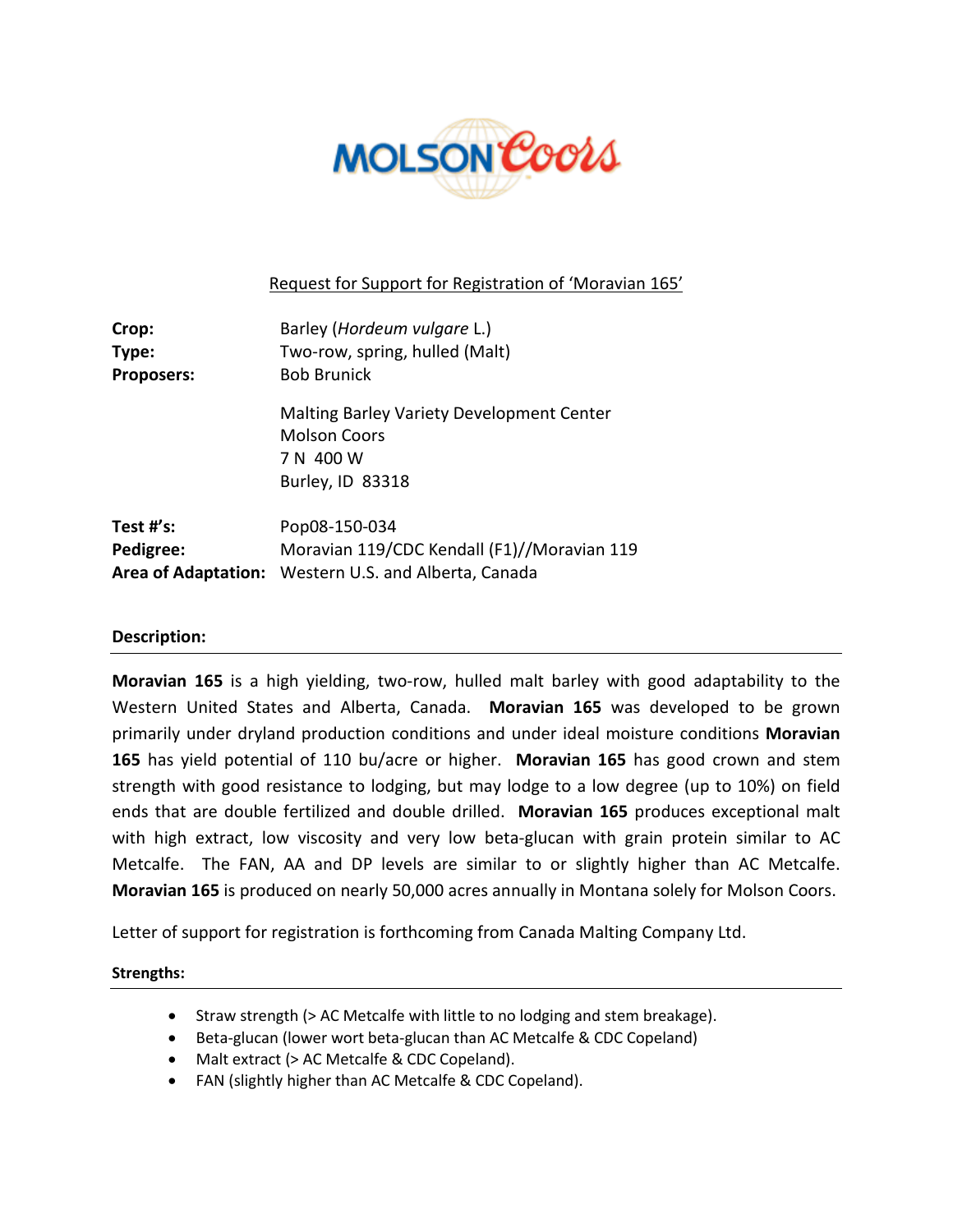#### **Neutral characteristics:**

- Test weight (lower than AC Metcalfe).
- Maturity = to AC Metcalfe.
- Malt enzyme activity (slightly higher than AC Metcalfe & CDC Copeland).
- Grain protein similar to AC Metcalfe
- Plant height is 1-2 inches taller than AC Metcalfe

#### **Weaknesses:**

- Grain plumpness is low in moisture stressed production conditions.
- Grain protein can be high, 14% or greater, in moisture stressed production conditions.
- Not tested for leaf, stem and root diseases.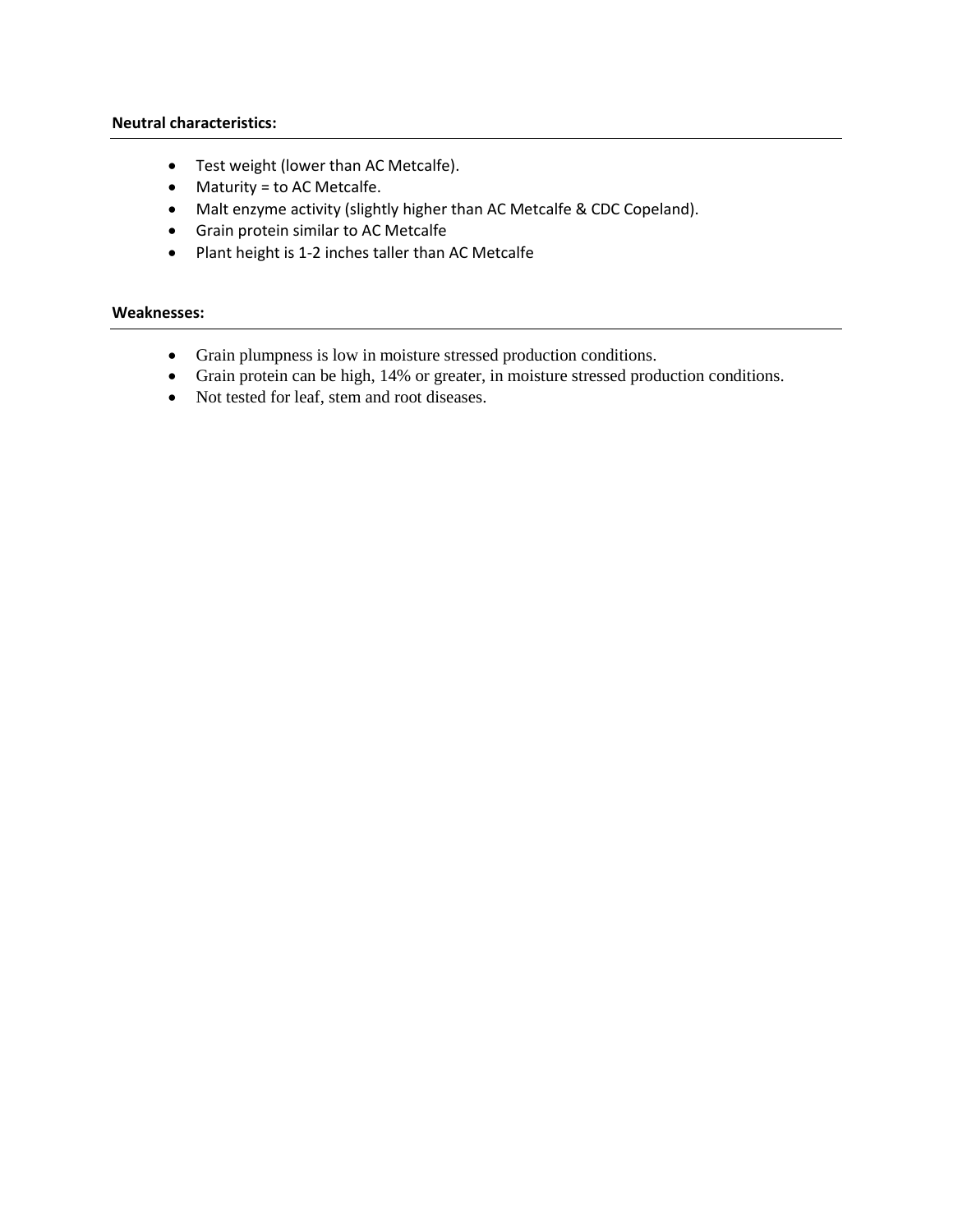| Molson Coors 2013 Hysham, MT Strip Trial (irrigated)     |                 |            |             |                   |        |                                                 |                |                    |                                   |                   |           |                   |              |       |       |      |                       |               |                 |      |     |     |                      |
|----------------------------------------------------------|-----------------|------------|-------------|-------------------|--------|-------------------------------------------------|----------------|--------------------|-----------------------------------|-------------------|-----------|-------------------|--------------|-------|-------|------|-----------------------|---------------|-----------------|------|-----|-----|----------------------|
| Variety                                                  | 2013<br>Bu/acre | %<br>Plump | TW<br>(Lbs) | Barley<br>Protein | Barley | Plant<br>Moisture Height (in)                   | %<br>Lodging   | Maturity Viscosity | <b>RVA</b>                        | Extract<br>Fg Dry | Viscosity | B-Glucan<br>as is | FAN<br>as is | AA DB | DP DB | S/T  | Steep-out<br>moisture | Wort<br>Color | Sol.<br>Protein | pH   | GE  | GC  | Water<br>Sensitivity |
| Moravian 115                                             | 152             | 94.2       | 48.3        | 13.0              | 10.9   | 31.7                                            | 0.0            | 2.0                | 159                               | 82.6              | 1.44      | 68                | 247          | 82    | 113   | 50.5 | 45.5                  | 2.6           | 6.0             | 5.8  | 100 | 100 | 8                    |
| Moravian 165                                             | 158             | 95.6       | 52.4        | 13.3              | 11.5   | 41.0                                            | 0.0            | 2.85               | 166                               | 82.2              | 1.46      | 27                | 236          | 80    | 140   | 50.1 | 45.0                  | 2.2           | 6.0             | 5.9  | 100 | 100 | 9                    |
| Bill Coors 100                                           | 168             | 93.0       | 50.6        | 12.7              | 11.0   | 31.7                                            | 0.0            | 2.0                | 174                               | 83.1              | 1.46      | 24                | 248          | 88    | 138   | 52.3 | 45.1                  | 2.4           | 6.2             | 5.9  | 100 | 100 | $\overline{7}$       |
|                                                          |                 |            |             |                   |        |                                                 |                |                    |                                   |                   |           |                   |              |       |       |      |                       |               |                 |      |     |     |                      |
|                                                          |                 |            |             |                   |        |                                                 |                |                    |                                   |                   |           |                   |              |       |       |      |                       |               |                 |      |     |     |                      |
| Molson Coors 2014 Power, MT Strip Trial (Dryland)        |                 |            |             |                   |        |                                                 |                |                    |                                   |                   |           |                   |              |       |       |      |                       |               |                 |      |     |     |                      |
|                                                          | 2014            | %          | <b>TW</b>   | Barley            | Barley | Plant                                           | %              |                    | <b>RVA</b>                        | Extract           |           | B-Glucan          | FAN          |       |       |      | Steep-out             | Wort          | Sol.            |      |     |     |                      |
| Variety                                                  | Bu/acre         | Plump      | (lbs)       | Protein           |        | Moisture Height (in)                            | Lodging        |                    | Maturity Viscosity                | FG DB             | Viscosity | as-is             | as is        | AA DB | DP DB | S/T  | moisture              | Color         | Protein         | pH   |     |     |                      |
| AC Metcalfe                                              | 114.4           | 75.8       | 51.8        | 13.6              | 9.6    | 38.7                                            | 0.0            | 2.0                | 167                               | 78.9              | 1.60      | 261               | 190          | 74    | 153   | 42.4 | 40.7                  | 1.6           | 4.8             | 6.08 |     |     |                      |
| Moravian 165                                             | 115.7           | 74.0       | 50.9        | 13.5              | 9.2    | 41.0                                            | 0.0            | 2.4                | 157                               | 79.1              | 1.49      | 95                | 188          | 69    | 160   | 44.3 | 42.1                  | 1.5           | 4.9             | 6.00 |     |     |                      |
| Bill Coors 100                                           | 101.1           | 62.6       | 47.0        | 13.7              | 9.4    | 30.0                                            | 0.0            | 2.0                | 152                               | 78.6              | 1.48      | 93                | 227          | 89    | 175   | 49.7 | 43.7                  | 1.8           | 5.7             | 6.10 |     |     |                      |
|                                                          |                 |            |             |                   |        |                                                 |                |                    |                                   |                   |           |                   |              |       |       |      |                       |               |                 |      |     |     |                      |
|                                                          |                 |            |             |                   |        |                                                 |                |                    |                                   |                   |           |                   |              |       |       |      |                       |               |                 |      |     |     |                      |
| Molson Coors 2014 Moccasin, MT Strip Trial (Dryland)     |                 |            |             |                   |        |                                                 |                |                    |                                   |                   |           |                   |              |       |       |      |                       |               |                 |      |     |     |                      |
|                                                          | 2014            | %          | TW          | Barley            | Barley | Plant                                           | %              |                    | <b>RVA</b>                        | Extract           |           | B-Glucan          | FAN          |       |       |      | Steep-out             | Wort          | Sol.            |      |     |     |                      |
| Variety                                                  | Bu/acre         | Plump      | (lbs)       | Protein           |        | Moisture Height (in) Lodging Maturity Viscosity |                |                    |                                   | FG DB             | Viscosity | as-is             | as is        | AA DB | DP DB | S/T  | moisture              | Color         | Protein         | pH   |     |     |                      |
| AC Metcalfe                                              | 56.1            | 39.3       | 51.0        | 17.9              | 8.9    | 29.7                                            | $\mathbf 0$    |                    | 165                               | 73.6              | 1.68      | 318               | 184          | 101   | 206   | 46.1 | 40.1                  | 1.51          | 5.4             | 6.06 |     |     |                      |
| Moravian 165                                             | 58.3            | 41.8       | 50.3        | 18.3              | 8.6    | 28.3                                            | $\overline{0}$ |                    | 156                               | 74.0              | 1.50      | 147               | 194          | 101   | 223   | 46.8 | 42.1                  | 1.49          | 5.6             | 5.95 |     |     |                      |
| Bill Coors 100                                           | 53.7            | 49.3       | 49.7        | 18.1              | 8.8    | 24.5                                            | $\mathbf 0$    |                    | 169                               | 73.6              | 1.54      | 204               | 185          | 82    | 198   | 44.9 | 42.4                  | 1.47          | 5.2             | 6.00 |     |     |                      |
|                                                          |                 |            |             |                   |        |                                                 |                |                    |                                   |                   |           |                   |              |       |       |      |                       |               |                 |      |     |     |                      |
|                                                          |                 |            |             |                   |        |                                                 |                |                    |                                   |                   |           |                   |              |       |       |      |                       |               |                 |      |     |     |                      |
| Molson Coors 2014 Soda Springs, ID Strip Trial (Dryland) |                 |            |             |                   |        |                                                 |                |                    |                                   |                   |           |                   |              |       |       |      |                       |               |                 |      |     |     |                      |
|                                                          | 2014            | %          | TW          | Barley            | Barley | Plant                                           | %              |                    | <b>RVA</b>                        | Extract           |           | B-Glucan          | FAN          |       |       |      | Steep-Out             | Wort          | Sol.            |      |     |     |                      |
| Variety                                                  | Bu/acre         | Plump      | (lbs)       | Protein           |        | Moisture   Height (in)                          |                |                    | Lodging Maturity Viscosity FG Dry |                   | Viscosity | as-is             | as-is        | AA DB | DP DB | S/T  | Moisture              | Color         | Protein         | p H  |     |     |                      |
| <b>AC Metcalfe</b>                                       | 89.0            | 52.0       | 47.4        | 14.0              | 10.0   | 30.7                                            | 0.0            | 1.9                |                                   | 76.3              | 1.50      | 149               | 189          | 98    | 191   | 42.5 | 44.4                  | 1.5           | 5.0             | 5.84 |     |     |                      |
| Moravian 165                                             | 96.0            | 64.0       | 48.5        | 13.1              | 9.9    | 33.3                                            | 0.0            | 1.8                |                                   | 77.6              | 1.48      | 99                | 212          | 91    | 182   | 45.5 | 44.6                  | 1.6           | 5.4             | 5.81 |     |     |                      |
| Bill Coors 100                                           | 84.8            | 51.1       | 44.8        | 14.0              | 10.0   | 24.7                                            | 0.0            | 1.8                |                                   | 77.1              | 1.45      | 83                | 210          | 100   | 218   | 47.4 | 46.1                  | 1.7           | 5.6             | 5.78 |     |     |                      |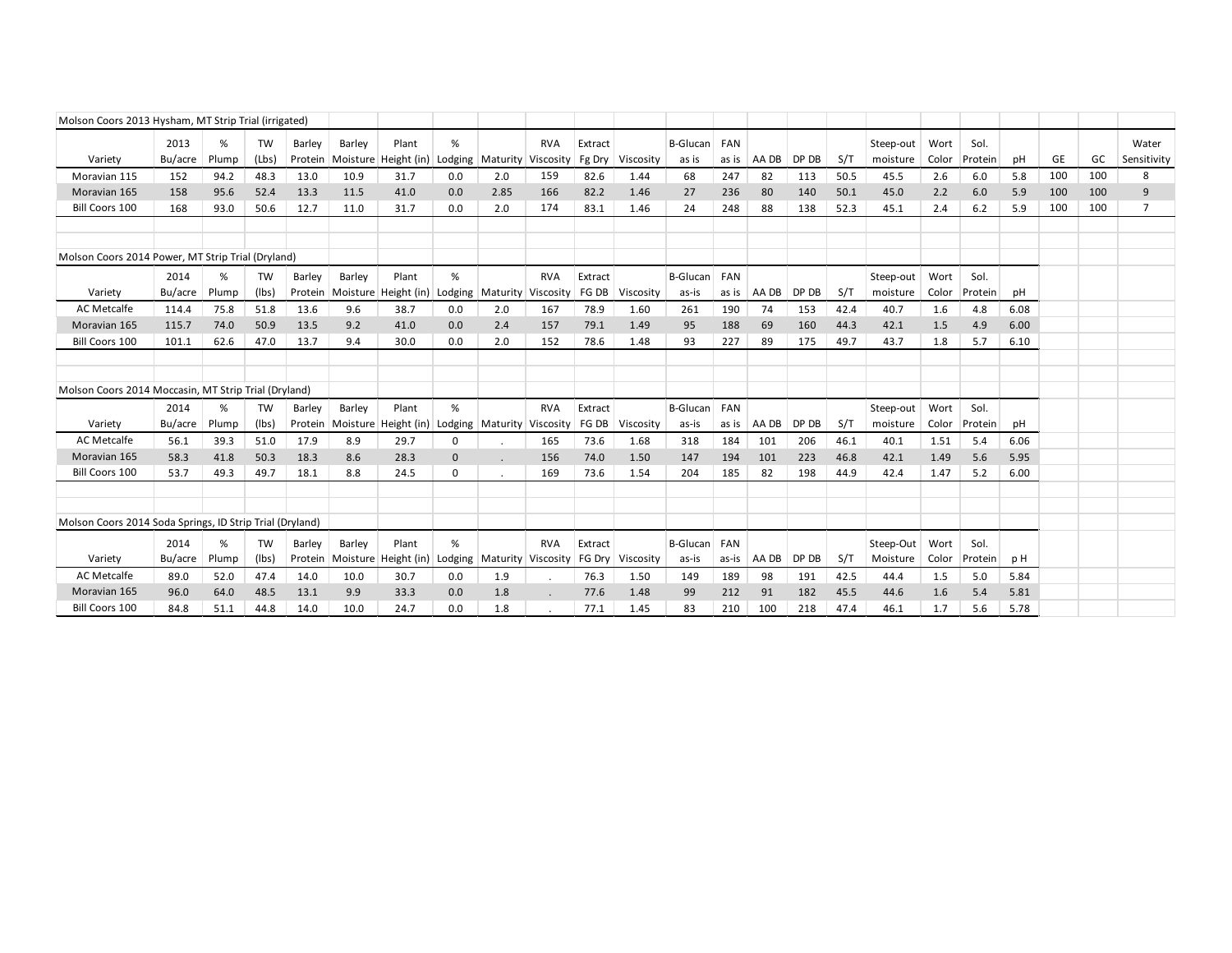| Molson Coors 2015 Power, MT Strip Trial (Dryland)               |                 |            |                    |                   |               |                                                                   |              |                    |            |                   |                           |                          |                     |       |       |      |                       |               |                 |     |
|-----------------------------------------------------------------|-----------------|------------|--------------------|-------------------|---------------|-------------------------------------------------------------------|--------------|--------------------|------------|-------------------|---------------------------|--------------------------|---------------------|-------|-------|------|-----------------------|---------------|-----------------|-----|
| Variety                                                         | 2015<br>Bu/acre | %<br>Plump | <b>TW</b><br>(lbs) | Barley<br>Protein | Barley        | Plant<br>Moisture Height (in)                                     | %<br>Lodging | Maturity Viscosity | <b>RVA</b> | Extract<br>FG Dry | Viscosity                 | <b>B-Glucan</b><br>as-is | <b>FAN</b><br>as-is | AA DB | DP DB | S/T  | Steep out<br>moisture | Wort<br>Color | Sol.<br>Protein | рH  |
| <b>AC Metcalfe</b>                                              | 49.0            | 98.5       | 49.5               | 12.4              | 12.9          |                                                                   | 3.7          | 2.0                | 58         | 78.5              | 1.49                      | 149                      | 213                 | 61    | 127   | 41.6 | 45.0                  | 2.0           | 5.1             | 5.8 |
| Moravian 165                                                    | 43.9            | 96.8       | 47.6               | 12.0              | 13.0          |                                                                   | 2.0          | 2.0                | 124        | 77.9              | 1.42                      | 23                       | 219                 | 72    | 124   | 39.5 | 46.7                  | 2.1           | 5.2             | 5.7 |
| <b>Bill Coors 100</b>                                           | 49.5            | 97.6       | 49.2               | 11.9              | 12.2          |                                                                   | 0.0          | 1.5                | 137        | 77.8              | 1.46                      | 138                      | 221                 | 92    | 126   | 38.4 | 45.3                  | 2.2           | 5.2             | 5.7 |
|                                                                 |                 |            |                    |                   |               |                                                                   |              |                    |            |                   |                           |                          |                     |       |       |      |                       |               |                 |     |
| Molson Coors 2015 Moccasin, MT Strip Trial (Dryland)            |                 |            |                    |                   |               |                                                                   |              |                    |            |                   |                           |                          |                     |       |       |      |                       |               |                 |     |
|                                                                 | 2015            | %          | <b>TW</b>          | Barley            | Barley        | Plant                                                             | %            |                    | <b>RVA</b> | Extract           |                           | <b>B-Glucan</b>          | <b>FAN</b>          |       |       |      | Steep out             | Wort          | Sol.            |     |
| Variety                                                         | Bu/acre         | Plump      | (lbs)              |                   |               | Protein Moisture Height (in)                                      | Lodging      | Maturity Viscosity |            | FG Dry            | Viscosity                 | as-is                    | as-is               | AA DB | DP DB | S/T  | moisture              | Color         | Protein         | pH  |
| <b>AC Metcalfe</b>                                              | 30.4            | 97.2       | 52.1               | 9.3               | 10.2          |                                                                   | 0            | 1.8                | 126        | 81.3              | 1.51                      | 153                      | 218                 | 77    | 90    | 53.2 | 46.3                  | 2.2           | 4.9             | 5.9 |
| Moravian 165                                                    | 32.6            | 97.5       | 51.7               | 9.8               | 9.9           |                                                                   | $\mathbf 0$  | 1.9                | 150        | 81.7              | 1.45                      | 52                       | 210                 | 80    | 102   | 48.2 | 47.5                  | 2.1           | 4.7             | 5.8 |
| Bill Coors 100                                                  | 34.8            | 97.7       | 51.0               | 9.3               | 10.1          |                                                                   | 0            | 1.5                | 141        | 82.3              | 1.46                      | 53                       | 214                 | 66    | 75    | 52.4 | 47.3                  | 2.3           | 4.8             | 5.8 |
|                                                                 |                 |            |                    |                   |               |                                                                   |              |                    |            |                   |                           |                          |                     |       |       |      |                       |               |                 |     |
|                                                                 |                 |            |                    |                   |               |                                                                   |              |                    |            |                   |                           |                          |                     |       |       |      |                       |               |                 |     |
| Molson Coors 2015 Soda Springs, ID Strip Trial (Dryland)        |                 |            |                    |                   |               |                                                                   |              |                    |            |                   |                           |                          |                     |       |       |      |                       |               |                 |     |
|                                                                 | 2015            | %          | <b>TW</b>          | Barley            | <b>Barley</b> | Plant                                                             | %            |                    | <b>RVA</b> | Extract           |                           | <b>B-Glucan</b>          | FAN                 |       |       |      | Steep out             |               | Sol.            |     |
| Variety                                                         | Bu/acre         | Plump      | (lbs)              |                   |               | Protein Moisture Height (in)                                      | Lodging      | Maturity Viscosity |            | FG Dry            | Viscosity                 | as-is                    | as-is               | AA DB | DP DB | S/T  | moisture              | Color         | Protein         | pH  |
| <b>AC Metcalfe</b>                                              | 62.8            | 97.4       | 54.4               | 15.3              | 9.9           | 32.0                                                              | 6.7          | 1.7                | 92         | 79.4              | 1.53                      | 223                      | 214                 | 73    | 158   | 38.0 | 43.4                  | 1.8           | 5.3             | 5.8 |
| Moravian 165                                                    | 60.7            | 94.2       | 52.9               | 16.9              | 9.6           | 30.0                                                              | 2.3          | 1.8                | 69         | 77.8              | 1.43                      | 69                       | 282                 | 85    | 206   | 46.1 | 46.2                  | 2.7           | 6.7             | 5.8 |
| Bill Coors 100                                                  | 67.2            | 96.7       | 53.7               | 15.7              | 9.8           | 22.0                                                              | 0.0          | 1.6                | 139        | 77.9              | 1.43                      | 116                      | 273                 | 71    | 167   | 47.2 | 45.4                  | 2.6           | 6.7             | 5.8 |
|                                                                 |                 |            |                    |                   |               |                                                                   |              |                    |            |                   |                           |                          |                     |       |       |      |                       |               |                 |     |
|                                                                 |                 |            |                    |                   |               |                                                                   |              |                    |            |                   |                           |                          |                     |       |       |      |                       |               |                 |     |
| Molson Coors 2015 Coutts, Alberta, Canada Strip Trial (Dryland) |                 |            |                    |                   |               |                                                                   |              |                    |            |                   |                           |                          |                     |       |       |      |                       |               |                 |     |
|                                                                 | 2015            | %          | <b>TW</b>          | Barley            | Barley        | Plant                                                             | %            |                    | <b>RVA</b> | Extract           |                           | <b>B-Glucan</b>          | FAN                 |       |       |      | Steep-out             |               | Sol.            |     |
| Variety                                                         | Bu/acre         | Plump      | (lbs)              |                   |               | Protein   Moisture   Height (in)   Lodging   Maturity   Viscosity |              |                    |            |                   | <b>FG Dry   Viscosity</b> | as-is                    | as-is               | AA DB | DP DB | S/T  | moisture              | Color         | Protein         | рH  |
| <b>AC Metcalfe</b>                                              | 71.6            | 98.3       | 53.5               | 13.6              | 13.2          | 23.9                                                              |              |                    | 186        | 79.6              | 1.50                      | 141                      | 198                 | 76    | 135   | 39.2 | 42.0                  | 2.2           | 5.5             | 5.8 |
| Moravian 165                                                    | 69.2            | 98.7       | 52.9               | 13.7              | 12.6          | 25.6                                                              |              |                    | 171        | 80.2              | 1.46                      | 46                       | 231                 | 80    | 140   | 42.0 | 44.2                  | 2.3           | 5.5             | 5.7 |
| Bill Coors 100                                                  | 77.9            | 98.7       | 52.2               | 12.7              | 13.9          | 21.2                                                              |              |                    | 184        | 81.1              | 1.46                      | 52                       | 243                 | 82    | 131   | 46.1 | 43.0                  | 2.5           | 5.6             | 5.8 |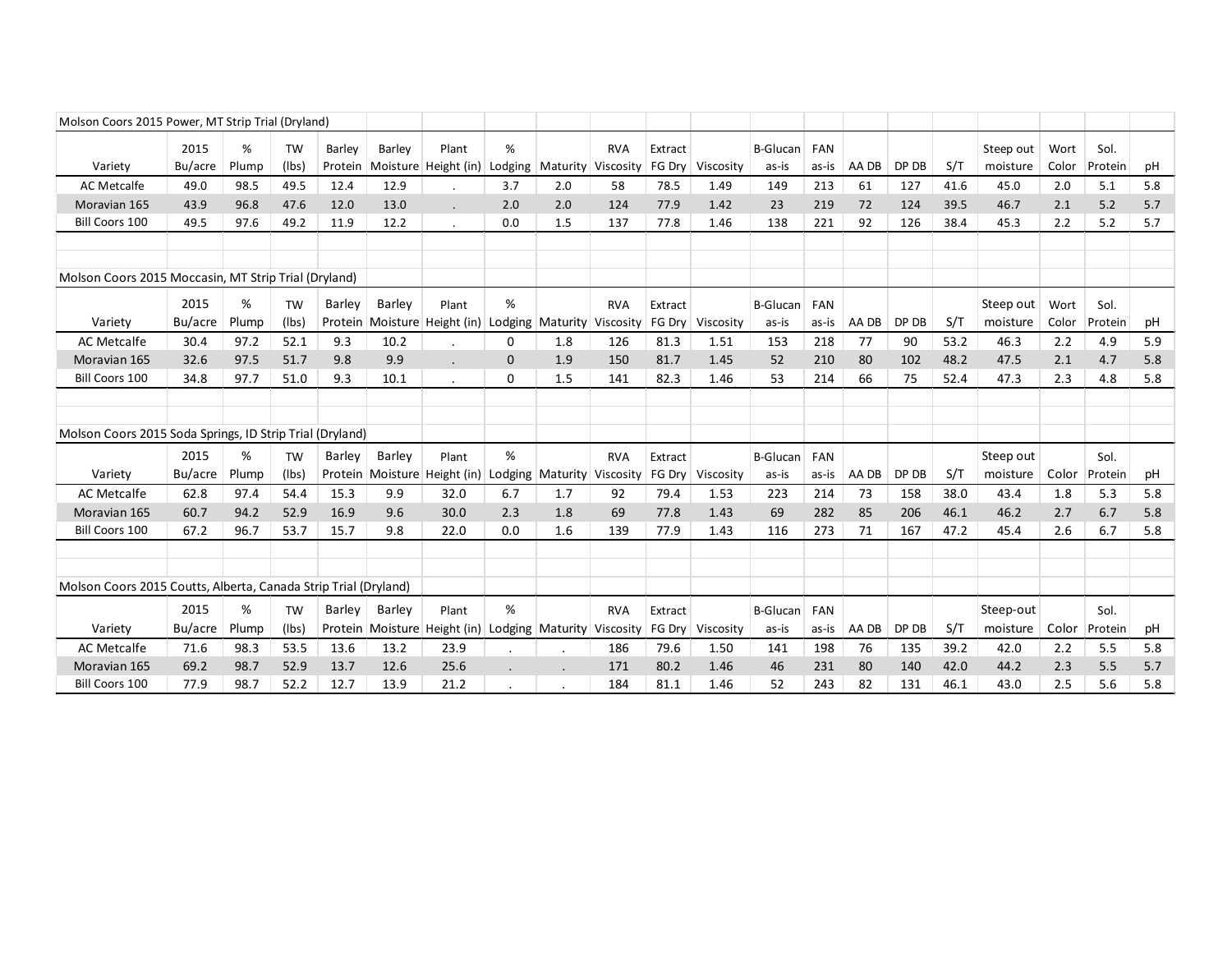| Molson Coors 2016 Power, MT Strip Trial (Dryland)               |                 |            |                    |                   |                    |                                           |              |                                |                                  |                   |           |                          |                     |       |       |      |                       |       |                 |      |
|-----------------------------------------------------------------|-----------------|------------|--------------------|-------------------|--------------------|-------------------------------------------|--------------|--------------------------------|----------------------------------|-------------------|-----------|--------------------------|---------------------|-------|-------|------|-----------------------|-------|-----------------|------|
| Variety                                                         | 2016<br>bu/acre | %<br>Plump | <b>TW</b><br>(Lbs) | Barley<br>Protein | Barley             | Plant<br>Moisture Height (in)             | %<br>Lodging |                                | <b>RVA</b><br>Maturity Viscosity | Extract<br>FG Drv | Viscosity | <b>B-Glucan</b><br>as-is | FAN<br>as-is        | AA DB | DP DB | S/T  | Steep-out<br>moisture | Color | Sol.<br>Protein | рH   |
| AC Metcalfe                                                     | 99.9            | 87.7       | 53.0               | 13.3              | 8.6                | 30.0                                      | 0.0          | 1.7                            | 108                              | 80.6              | 1.52      | 108                      | 205                 | 89    | 116   | 42.1 | 43.9                  | 1.8   | 4.8             | 5.9  |
| Moravian 165                                                    | 97.2            | 87.1       | 51.9               | 13.3              | 8.5                | 31.7                                      | 0.0          | 1.8                            | 146                              | 81.7              | 1.47      | 36                       | 182                 | 83    | 117   | 42.5 | 44.8                  | 1.8   | 4.7             | 5.9  |
| Molson Coors 2016 Moccasin, MT Strip Trial (Dryland)            |                 |            |                    |                   |                    |                                           |              |                                |                                  |                   |           |                          |                     |       |       |      |                       |       |                 |      |
| Variety                                                         | 2016<br>Bu/acre | %<br>Plump | TW<br>(Lbs)        | Barley<br>Protein | Barley             | Plant<br>Moisture Height (in)             | %<br>Lodging |                                | <b>RVA</b><br>Maturity Viscosity | Extract<br>FG Drv | Viscosity | <b>B-Glucan</b><br>as-is | FAN<br>as-is        | AA DB | DP DB | S/T  | Steep-out<br>moisture | Color | Sol.<br>Protein | рH   |
| AC Metcalfe                                                     | 47.5            | 75.6       | 53.6               | 13.5              | 8.8                | 23.3                                      | 0.0          | 1.69                           | 158                              | 79.0              | 1.45      | 96                       | 183                 | 87    | 125   | 40.4 | 43.1                  | 1.7   | 4.8             | 5.9  |
| Moravian 165                                                    | 48.4            | 70.4       | 52.5               | 13.9              | 8.6                | 23.9                                      | 0.0          | 1.85                           | 147                              | 78.2              | 1.45      | 49                       | 186                 | 83    | 192   | 36.4 | 44.7                  | 1.7   | 5.1             | 6.0  |
| Molson Coors 2016 Soda Springs, ID Strip Trial (Dryland)        |                 |            |                    |                   |                    |                                           |              |                                |                                  |                   |           |                          |                     |       |       |      |                       |       |                 |      |
| Variety                                                         | 2016<br>Bu/acre | %<br>Plump | <b>TW</b><br>(lbs) | Barley<br>Protein | Barley<br>Moisture | Plant<br>Height (in)                      | %<br>Lodging |                                | <b>RVA</b><br>Maturity Viscosity | Extract<br>FG Drv | Viscosity | <b>B-Glucan</b><br>as-is | <b>FAN</b><br>as-is | AA DB | DP DB | S/T  | Steep-out<br>moisture | Color | Sol.<br>Protein | рH   |
| AC Metcalfe                                                     | 86.3            | 69.2       | 52.7               | 16.6              | 8.6                | 25.7                                      | 5.0          | 1.5                            | 142                              | 75.7              | 1.45      | 77                       | 202                 | 92    | 205   | 36.3 | 43.9                  | 1.91  | 5.5             | 6.11 |
| Moravian 165                                                    | 97.1            | 81.6       | 53.6               | 16.3              | 8.1                | 29.0                                      | 3.3          | 1.8                            | 152                              | 76.3              | 1.41      | 25                       | 206                 | 97    | 204   | 37.0 | 44.0                  | 1.70  | 5.6             | 5.93 |
|                                                                 |                 |            |                    |                   |                    |                                           |              |                                |                                  |                   |           |                          |                     |       |       |      |                       |       |                 |      |
| Molson Coors 2016 Coutts, Alberta, Canada Strip Trial (Dryland) |                 |            |                    |                   |                    |                                           |              |                                |                                  |                   |           |                          |                     |       |       |      |                       |       |                 |      |
| Variety                                                         | 2016<br>Bu/acre | %<br>Plump | <b>TW</b><br>(Lbs) | Barley            | Barley             | Plant<br>Protein   Moisture   Height (in) | %            | Lodging   Maturity   Viscosity | <b>RVA</b>                       | Extract<br>FG Dry | Viscosity | <b>B-Glucan</b><br>as-is | FAN<br>as-is        | AA DB | DP DB | S/T  | Steep-out<br>moisture | Color | Sol.<br>Protein | pH   |
| <b>AC Metcalfe</b>                                              | 97.6            | 97.6       | 53.3               | 12.1              | 9.8                | 27.7                                      | 0.0          |                                | 76                               | 80.4              | 1.51      | 224                      | 182                 | 78    | 136   | 35.9 | 43.8                  | 1.9   | 4.4             | 6.1  |
| Moravian 165                                                    | 95.4            | 96.7       | 51.6               | 12.3              | 9.7                | 28.4                                      | 0.0          |                                | 108                              | 81.2              | 1.45      | 81                       | 203                 | 64    | 129   | 46.5 | 45.7                  | 1.9   | 5.5             | 6.1  |